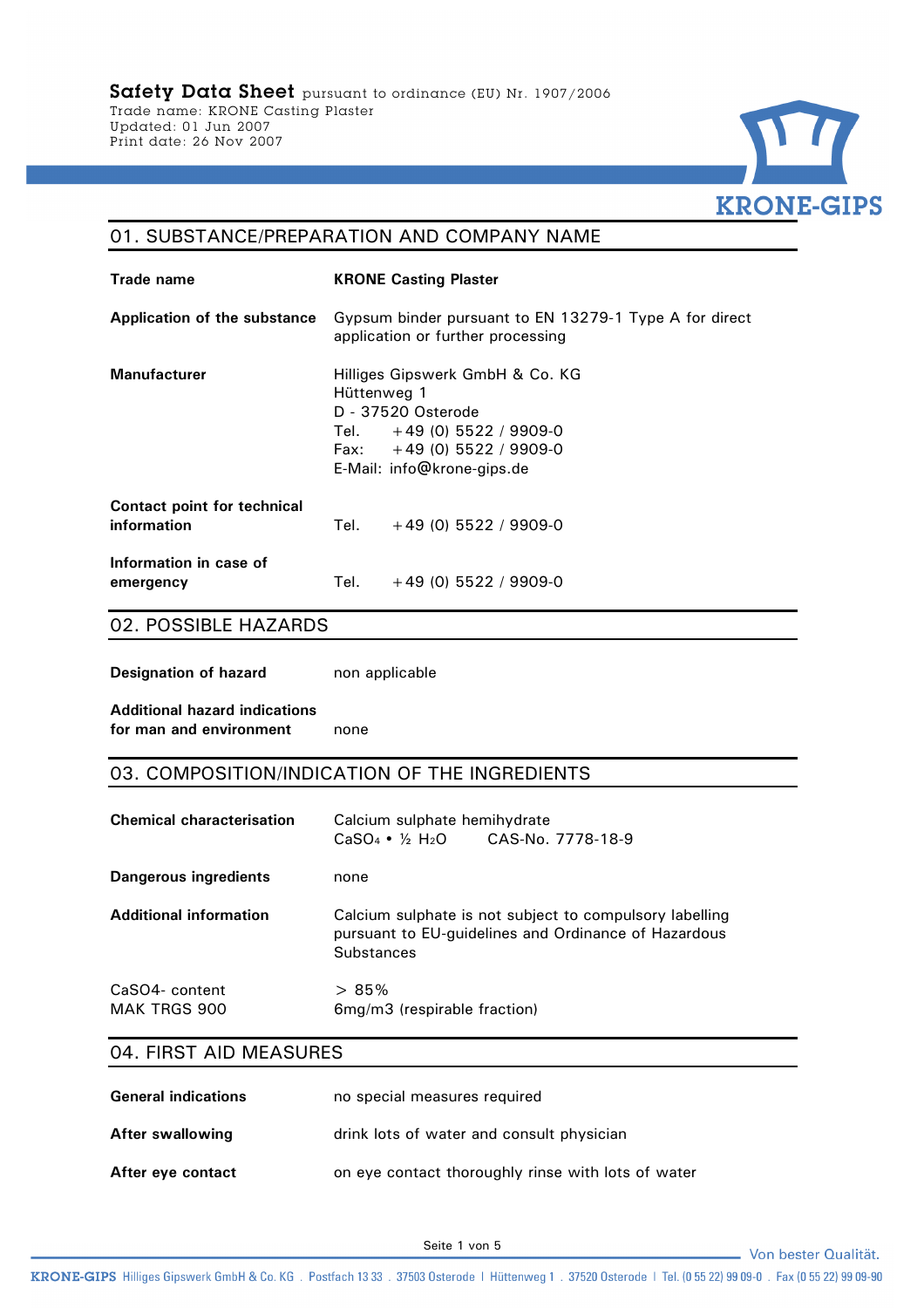

# 05. MEASURES OF FIRE FIGHTING

| Appropriate extinguishing<br>agents                                                                  | Any extinguishing agent appropriate, product itself does not<br>burn. (adapt extinguishing agent to surrounding fire) |
|------------------------------------------------------------------------------------------------------|-----------------------------------------------------------------------------------------------------------------------|
| In appropriate extinguishing                                                                         | none                                                                                                                  |
| <b>Particular hazards</b><br>through the substance, its<br>combustion products or<br>generated gazes | none                                                                                                                  |
| <b>Particular protection equip-</b><br>ment for fire fighting                                        | none                                                                                                                  |
| <b>Additional indications</b>                                                                        | product hardens in contact with water.                                                                                |

### 06. MEASURES ON UNINTENTIONAL RELEASE

| Person-related                | no special requirements, remove bulk material fast in order to                                        |
|-------------------------------|-------------------------------------------------------------------------------------------------------|
| precaution measures           | avoid excessive dust development.                                                                     |
| <b>Environmental measures</b> | no special requirements, remove up bulk material fast in order<br>to avoid excessive dust development |
| Cleaning procedure/           | remove mechanically, remove dry, avoid excessive dust                                                 |
| taking up                     | development                                                                                           |

# 07. HANDLING AND STORAGE

| Indications for safe handling                    | no special measures required for appropriate handling.                                                                                                                                             |
|--------------------------------------------------|----------------------------------------------------------------------------------------------------------------------------------------------------------------------------------------------------|
| Indications for fire and<br>explosion protection | material is non-incombustible, no formation of explosive<br>vapours, no hazard of dust explosion, material has the effect of<br>extinguishing fires                                                |
| Indications to storage<br>conditions             | storage pursuant to VawS, gypsum depot pursuant LAI-<br>SampleVwV §5 Abs. 1 Nr.3 BimSchG. VCI-Storage class 13 /<br>non-combustible solid material<br>dry in closed containers or original packing |

Von bester Qualität.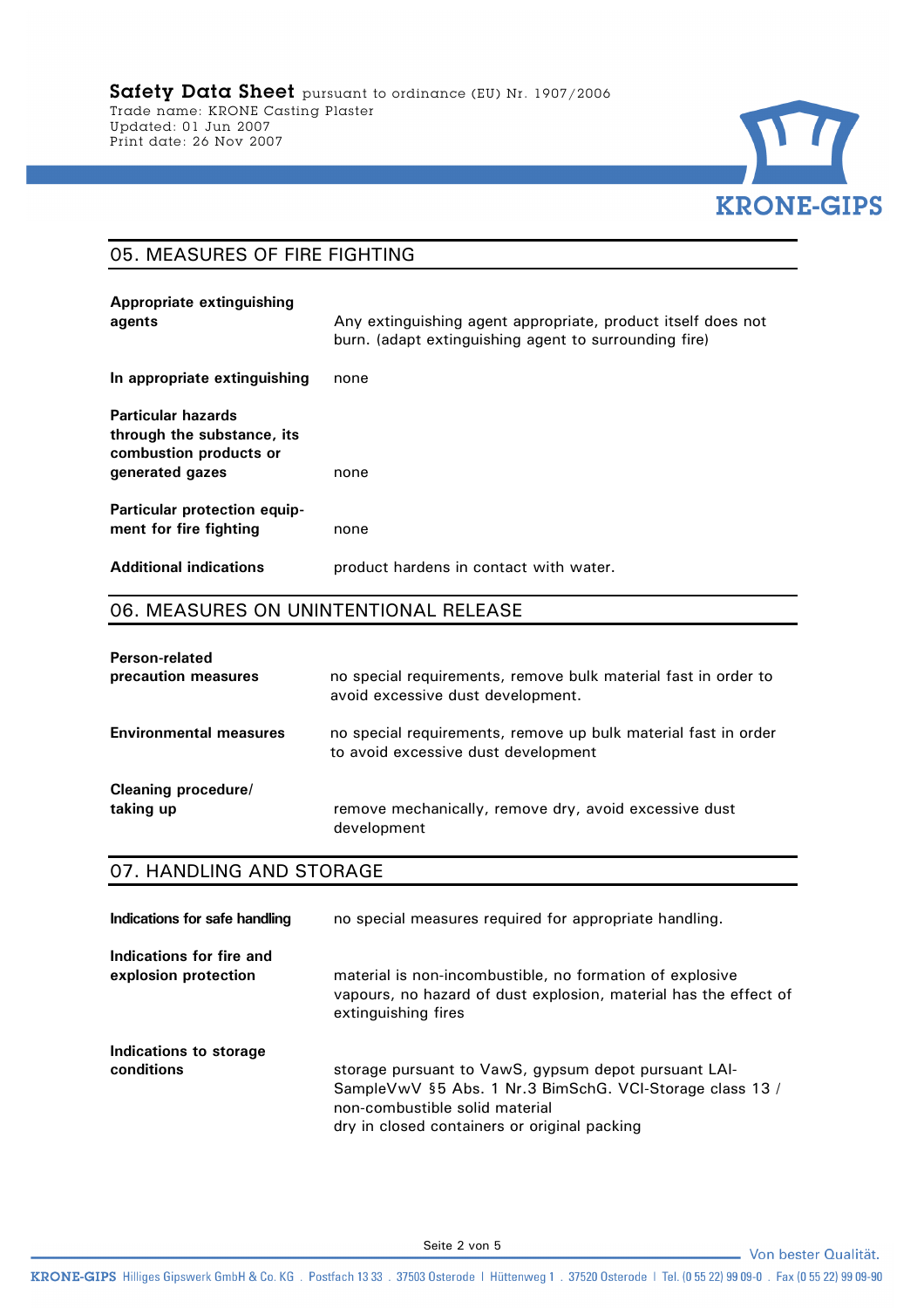

## 08. LIMITATION OF EXPLOSIONS AND PERSONAL PROTECTIVE EQUIPMENT

# **Limits for working places (AGW) Germany**

CAS-Number 7778-18-9 Designation CaSO<sub>4</sub> Limit value (TRGS 900) MAK 6 mg/m<sup>3</sup> (respirable fraction)

**Personal protective equipment** Respect general safety and hygiene measures.

**Respiratory equipment** Respiratory equipment P1 or FFP1 (TRGS 521) is recommended for elevated dust development

#### 09. PHYSICAL AND CHEMICAL PROPERTIES

| Form                               | powder                                                                                                                           |
|------------------------------------|----------------------------------------------------------------------------------------------------------------------------------|
| Colour                             | white, beige, yellow, grey                                                                                                       |
| Odour                              | without odour                                                                                                                    |
| Change of state                    | non applicable                                                                                                                   |
| Thermal decomposition<br>of gypsum | in CaSO <sub>4</sub> and H <sub>2</sub> O ca. $140^{\circ}$ C (ca. 413 K)<br>in CaO and SO <sub>3</sub> ca. 1000 °C (ca. 1273 K) |
| Density                            | CaSO <sub>4</sub> · x H <sub>2</sub> O (x = 0, $\frac{1}{2}$ , 2) : 2.31 - 2.97 g/cm <sup>3</sup>                                |
| Apparent density                   | ca. $0,9$ kg/l                                                                                                                   |
| Solubility                         | ca. $2$ g/l                                                                                                                      |
| pH-value                           | non applicable in state of delivery<br>neutral in aqueous suspension (pH 7)                                                      |

#### 10. STABILITY AND REACTIVITY

| <b>Conditions to be avoided</b> | no hazardous reactions known |
|---------------------------------|------------------------------|
|                                 |                              |

**Substances to be avoided** none known

**Hazardous** 

**decomposition products** none

# 11. INDICATIONS ON TOXICOLOGY

**Acute toxicity** non toxic

Von bester Qualität.

KRONE-GIPS Hilliges Gipswerk GmbH & Co. KG . Postfach 13 33 . 37503 Osterode | Hüttenweg 1 . 37520 Osterode | Tel. (0 55 22) 99 09-0 . Fax (0 55 22) 99 09-0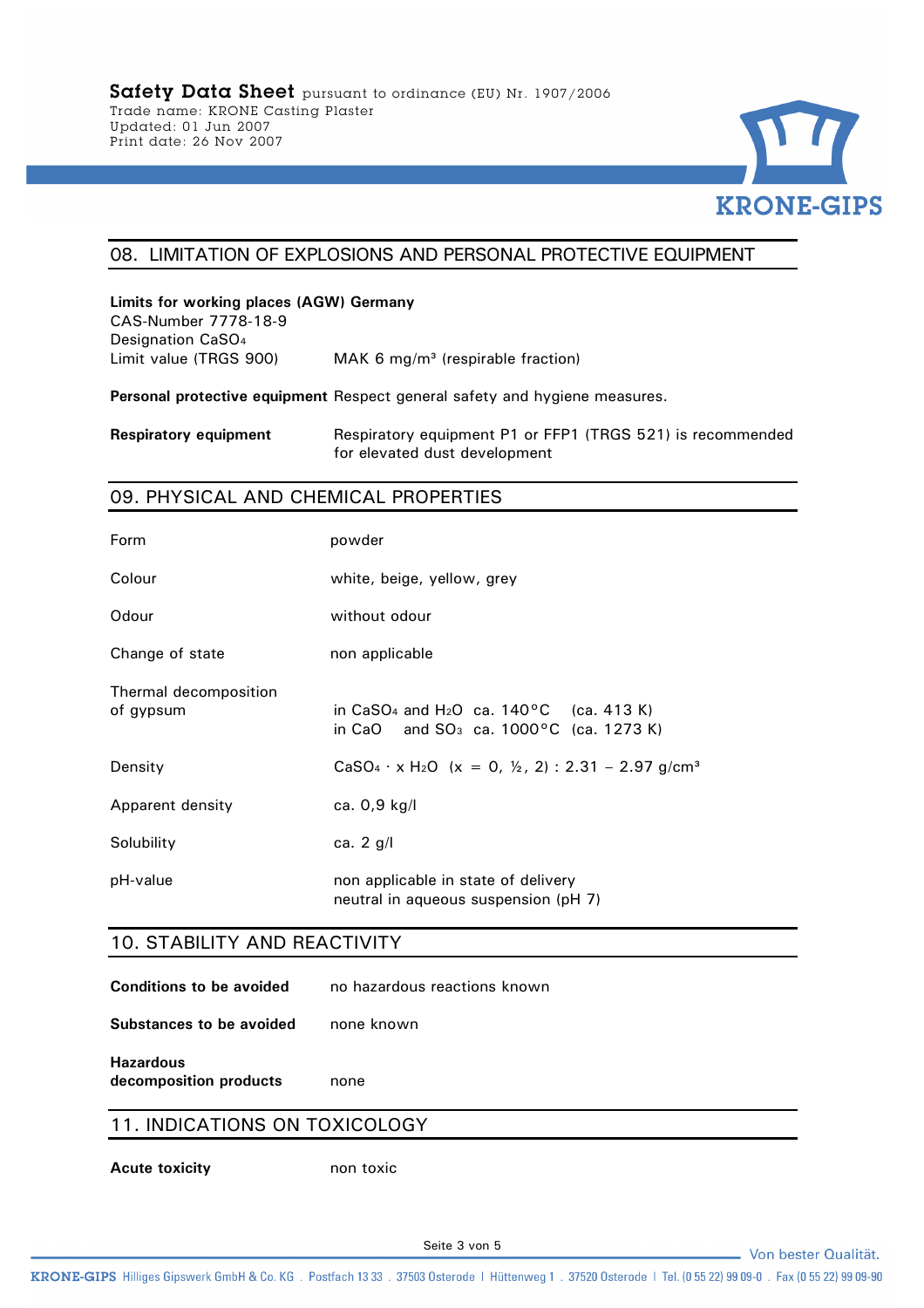

## 12. ENVIRONMMENT-RELATED INDICATIONS

Product behaves ecologically neutral.

#### 13 INDICATIONS ON DISPOSAL

| <b>Substance</b>                                   | waste no subject to monitoring regulations for processing                                                                                                                                                                                                                                                        |
|----------------------------------------------------|------------------------------------------------------------------------------------------------------------------------------------------------------------------------------------------------------------------------------------------------------------------------------------------------------------------|
| Waste key pursuant to<br>waste register- Ordinance |                                                                                                                                                                                                                                                                                                                  |
| (AVV)                                              | 17 01 04 / 17 07 01 building and demolition rumble Processing<br>on rumble processing plants Subject to monitoring regulations<br>for processing / Disposal by simplified certificate procedure<br>(Evidence of disposal, reception certificate procedure) Disposal<br>on waste dumps pursuant to TA Urban waste |
| Uncleaned packing                                  | Goods in bags or other packing have to be emptied optimally<br>and can be passed to recycling via DSD (green point), or<br>Interseroh.                                                                                                                                                                           |

## 14. INDICATIONS ON TRANSPORT

No hazardous goods in the scope of national and international transport regulations.

| <b>Transport on roads ADR/RID</b>                  | not classified as hazardous goods |
|----------------------------------------------------|-----------------------------------|
| <b>Transport on sea</b><br><b>IMDG/GgvSea</b>      | not classified as hazardous goods |
| <b>Transport on planes ICAO-TI</b><br>and IATA-DGR | not classified as hazardous goods |

#### 15. REGULATIONS

| Labelling pursuant to<br><b>EU-Guidelines</b> | no subject to labelling pursuant to EU-Guideline 67/548<br>or 1999/45/EG (Abl. EG Nr. L200 dated 30 Jul 1999) for the<br>classification, packing and labelling of hazardous goods/<br>preparations. |
|-----------------------------------------------|-----------------------------------------------------------------------------------------------------------------------------------------------------------------------------------------------------|
| <b>National regulations</b>                   | calcium sulphate is a substance subject to labelling pursuant to<br>Ordinance on Hazardous Substances (GefStoffV). TRGS 900 :<br>$CaSO4$ MAK = 6 mg/m3 (respirable fraction)                        |
| Water hazard class                            | Water hazard class WGK 1 (Listed substance, Ident.-No. 325)<br>VwVwS dated 17 May1999 (BAnz. 98a dated 29 May1999)                                                                                  |